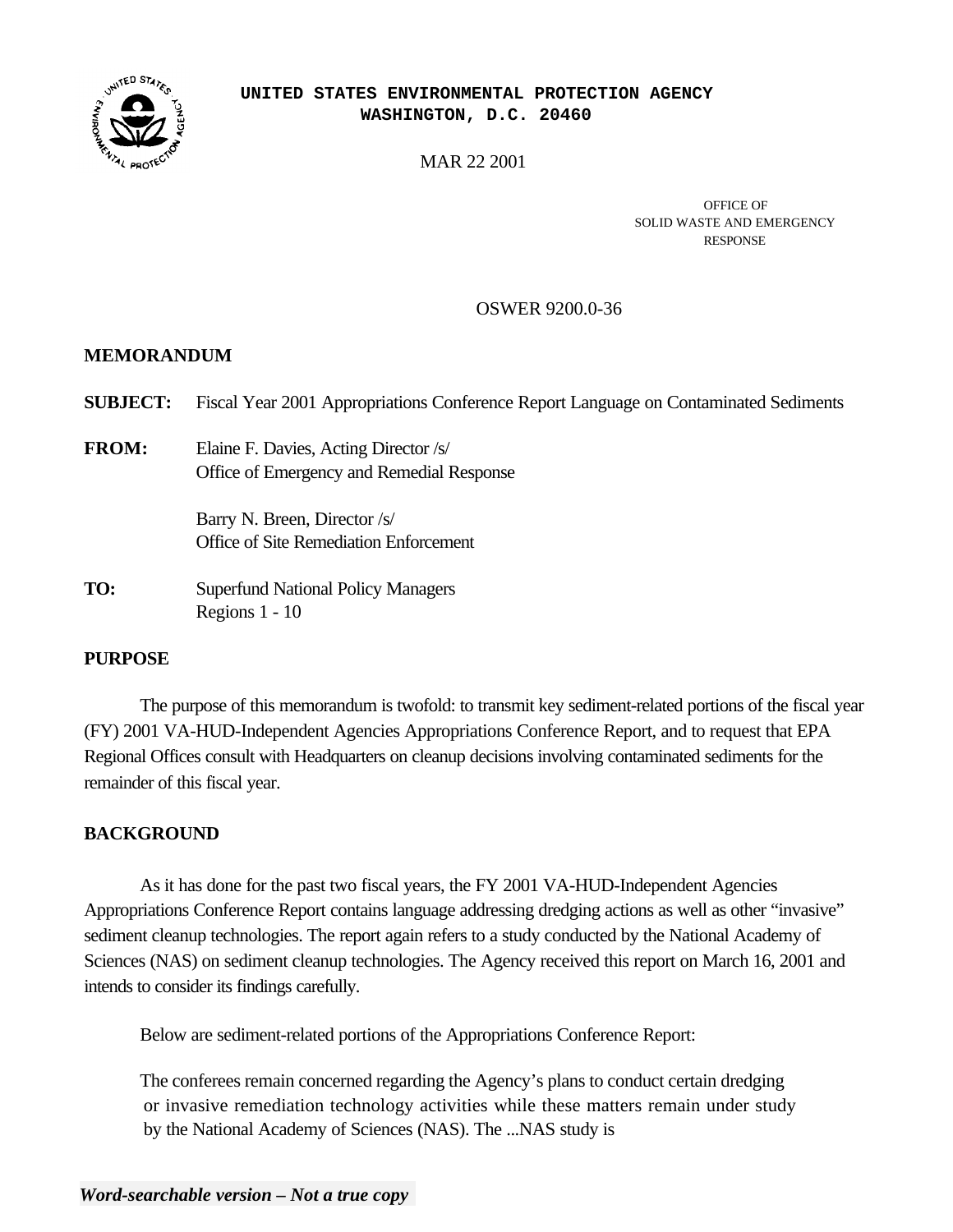addressing dredging, capping, source control, natural recovery, and disposal of contaminated sediments, and is comparing the risks of each technology.... Accordingly, the conferees continue to direct the EPA to take no action to initiate or order the use of dredging or invasive technologies where a final plan has not been adopted prior to October 1, 2000 or where such activities are not now occurring until the NAS report has been completed and its findings have been properly considered by the Agency. As in previous years, exceptions are provided for voluntary agreements and for urgent cases where contaminated sediment poses a significant threat to public health.

In adopting this direction to the Agency, the conferees do not intend to prevent EPA from publishing, issuing, or taking public comment on specific proposed or draft remediation plans; but do encourage the Agency to take into account the NAS study when available as it goes through the above process. However, any such plans are not to be finalized until June 30, 2001 or until the Agency has properly considered the NAS report, whichever comes first.

In addition to the Appropriations Conference Report, the legislative history includes floor statements by individual members, several colloquies among members, and a signing statement.

# **ACTIONS**

The FY 2001 Appropriations Conference Report differs substantively from prior year reports. Accordingly, this memorandum supercedes the guidance memoranda issued by our offices on May 17, 1999, and January 19, 2000, respectively. With this memorandum we ask that, for this fiscal year, EPA regions consult as early as possible with headquarters on the following cleanup decisions if they involve contaminated sediment dredging or other "invasive" remediation technology. The scope of this consultation request is different from the scope of the conference report language. We are asking for consultation as a matter of program management and this memorandum is not intended as an interpretation of what the conferees intended.

- Any ROD, ROD amendment, emergency response, time critical removal, or non-time-critical removal decision document. Please note: while emergency response actions are covered by this consultation requirement, we would not expect regions to delay such cleanups, but to contact Headquarters as circumstances allow. In cases where an action may be considered a "voluntary cleanup" we ask that regions discuss this determination this as part of their consultation.
- Any response action start for sediment cleanup actions selected prior to October 1, 2000.

As you continue to work toward cleanup at these important sites, OERR will serve as the main headquarters point of contact, and will coordinate with OSRE. Please contact OERR's Rich Norris [norris.rich.@epa.gov, 703-603-9053] to initiate a consultation. OSRE's Karen Morley [morley.karen@epa.gov, 202-564-5132] will serve as her office's contact.